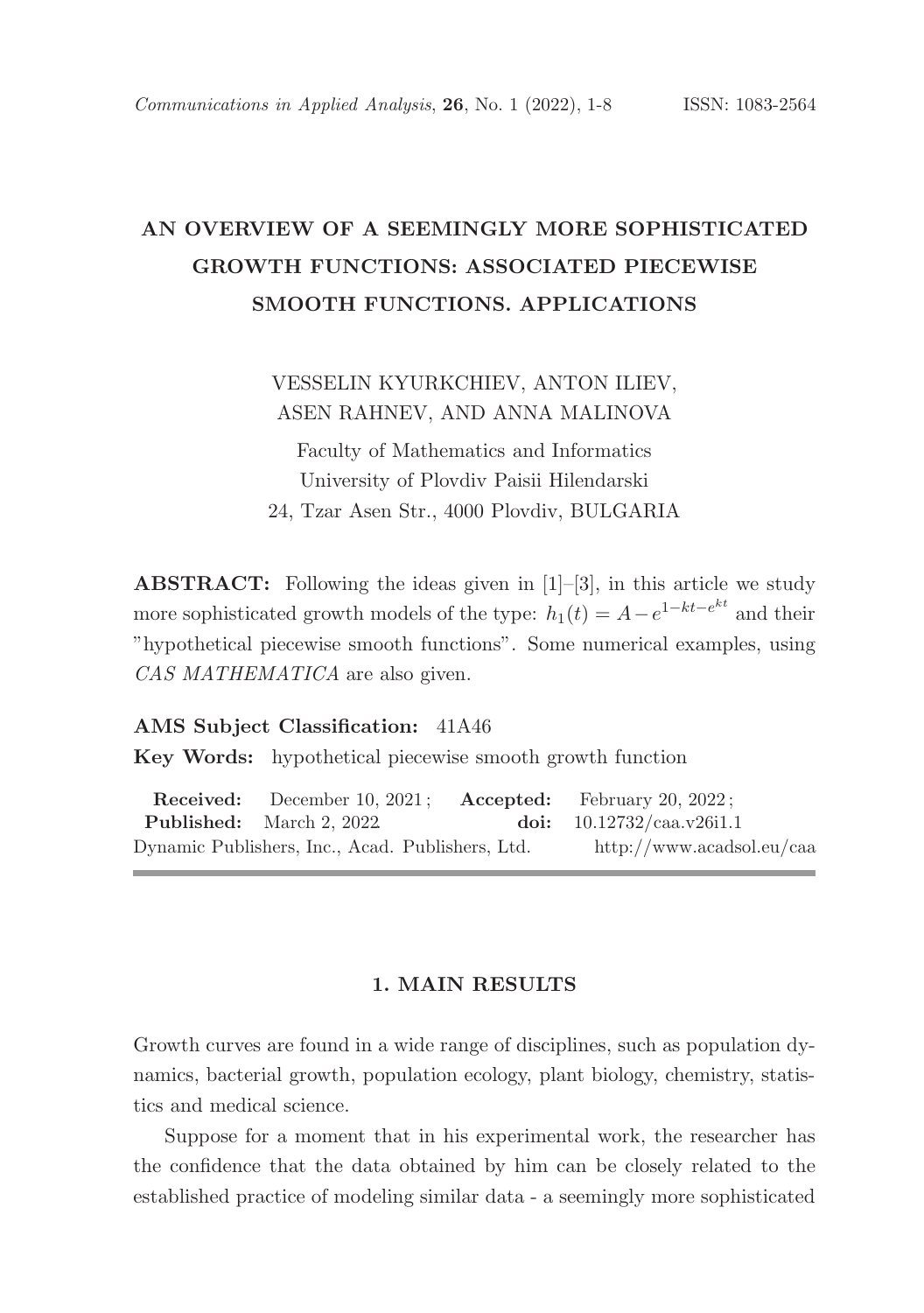family of the type:

$$
h_1(t) = A - e^{1 - kt - e^{kt}},
$$
\n(1)

for which

$$
h_1(0) = A - 1; \quad \lim_{t \to +\infty} h_1(t) = A.
$$

Without community constraint, suppose  $A = \frac{3}{2}$ .

Assume also that for a long period of time the researcher observes a series of experimental data that are located at a slightly lower level than the asymptotic level A guaranteed by the fixed base model (1). (This is a typical case of debugging and test theory!!!).

For example, let at the end of the experiment, the "grouped data" be at an approximately asymptotic level  $A - e^{-e} \approx 1.43401$ , the researcher can achieve a good approximation of the data using the function:

$$
h_2(t) = A - e^{1 - \frac{kt}{1 + kt} - e^{\frac{kt}{1 + kt}}},
$$
\n(2)

for which

$$
h_2(0) = A - 1; \quad \lim_{t \to +\infty} h_2(t) = A - e^{-e} \approx 1.43401 := B.
$$

It is easy to see that the hypothetical piecewise smooth growth model is of the form:

$$
H(t) := \begin{cases} A - e^{1 - kt - e^{kt}} := h_1(t), \ t < 0 \\ A - 1, \ t = 0 \\ A - e^{1 - \frac{kt}{1 + kt} - e^{\frac{kt}{1 + kt}}} := h_2(t), \ t > 0. \end{cases}
$$
(3)

Evidently,

$$
h'_1(0) = h'_2(0).
$$

The hypothetical piecewise smooth growth model  $H(h_1(t), h_2(t))$  is depicted on Figures 1–2.

Of course, this is not just a simulation of the asymptotic level, which can be achieved by correcting the parameter  $A$  in the basic model (1), but more importantly - coverage and good approximation of data from the above scientific field, which are not characterized by a "rapid outbreak" in the initial period of the experiment (see Figures 1,2,4).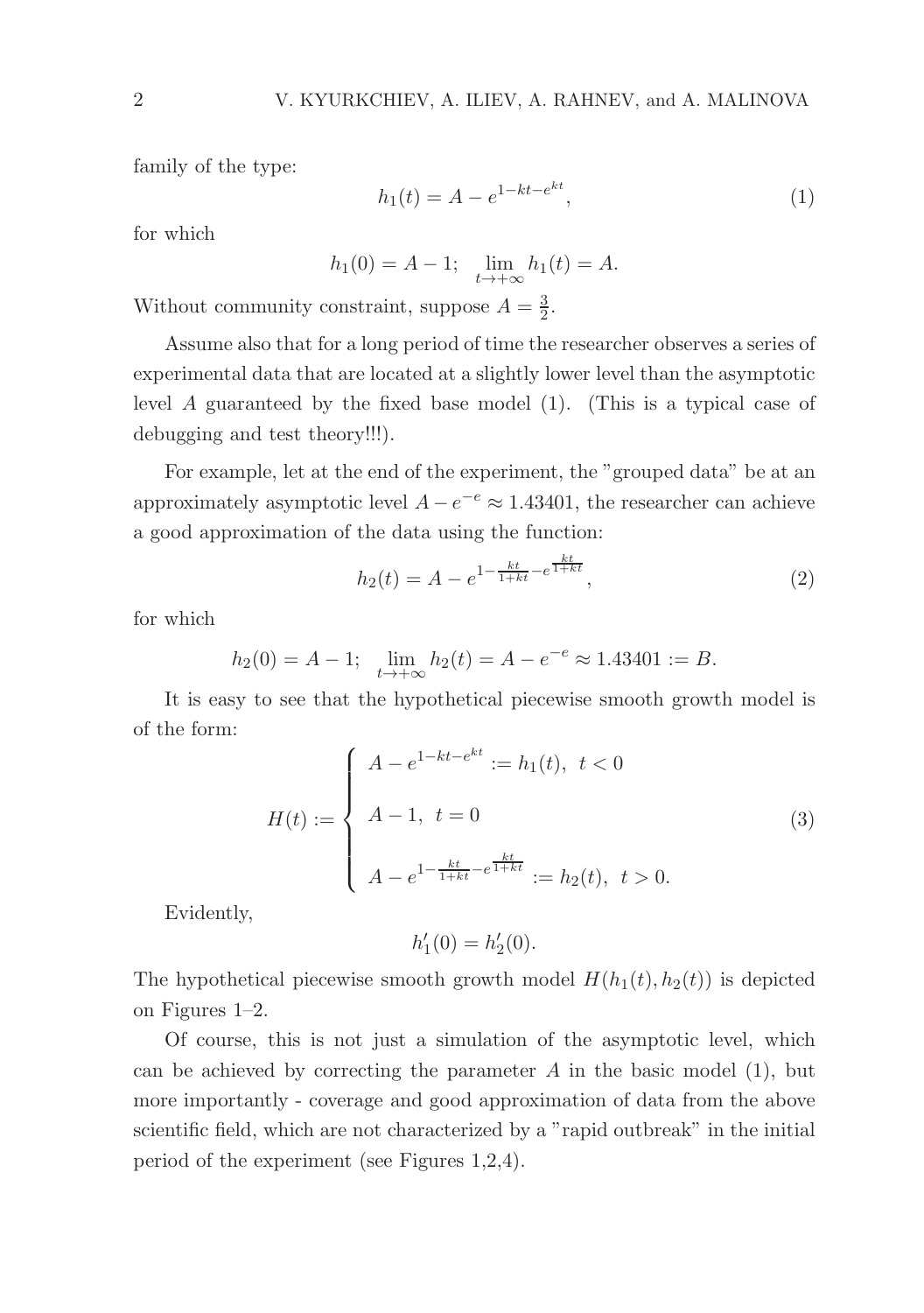

Figure 1: The functions  $h_1(t)$ ,  $h_2(t)$  and  $H(h_1(t), h_2(t))$  for  $A =$ 1.5,  $B = 1.43401, k = 1.$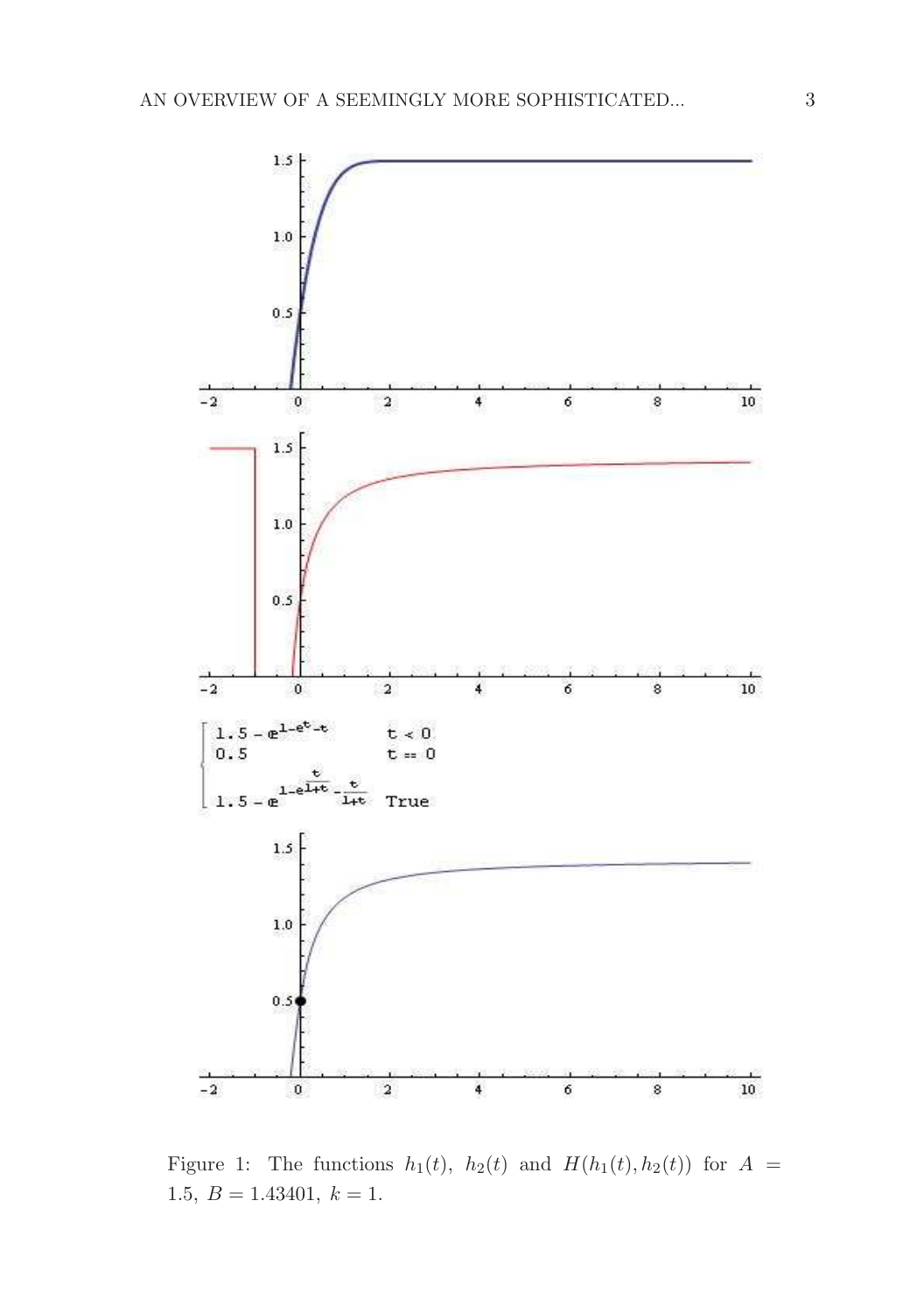

Figure 2: The functions  $h_1(t)$ ,  $h_2(t)$  and  $H(h_1(t), h_2(t))$  for  $A =$ 1.5,  $B = 1.43401, k = 2.$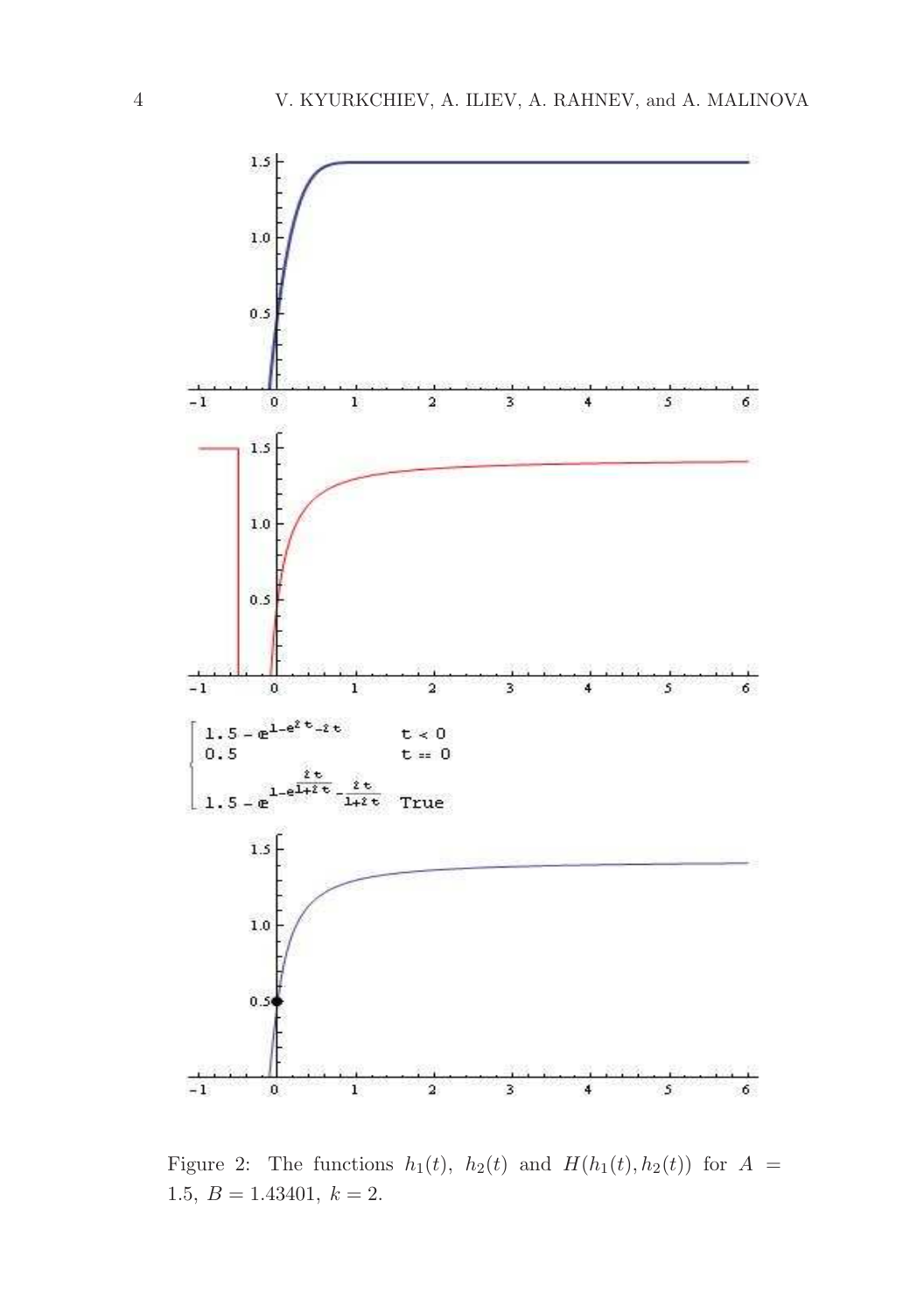

Figure 3: The fitted model  $h_2(t)$  for  $A = 1.07388$ ;  $k = 0.921153$  (for the "dataStorm").

### 2. SOME APPLICATIONS

We will explicitly note that the sigmoidal function  $h_2(t)$  gives very good results in approximating data sets in the fields of debugging theory and the spread of computer viruses.

We will illustrate what has been said with an appropriate example.

# Example 1. For the

$$
dataStorm := \{\{1.8, 0.843\}, \{4, 0.926\}, \{5, 0.954\}, \{6, 0.967\},
$$
  

$$
\{7, 0.976\}, \{8, 0.981\}, \{9, 0.985\}, \{10, 0.991\}, \{22, 0.995\}, \{38, 0.997\},
$$
  

$$
\{51, 0.998\}, \{64, 0.9985\}, \{74, 0.999\}, \{83, 1\}, \{100, 1\}\}
$$

the fitted model

$$
h_2(t) = A - e^{1 - \frac{kt}{1 + kt} - e^{\frac{kt}{1 + kt}}}
$$

for  $A = 1.07388$ ;  $k = 0.921153$  is depicted on Fig. 3.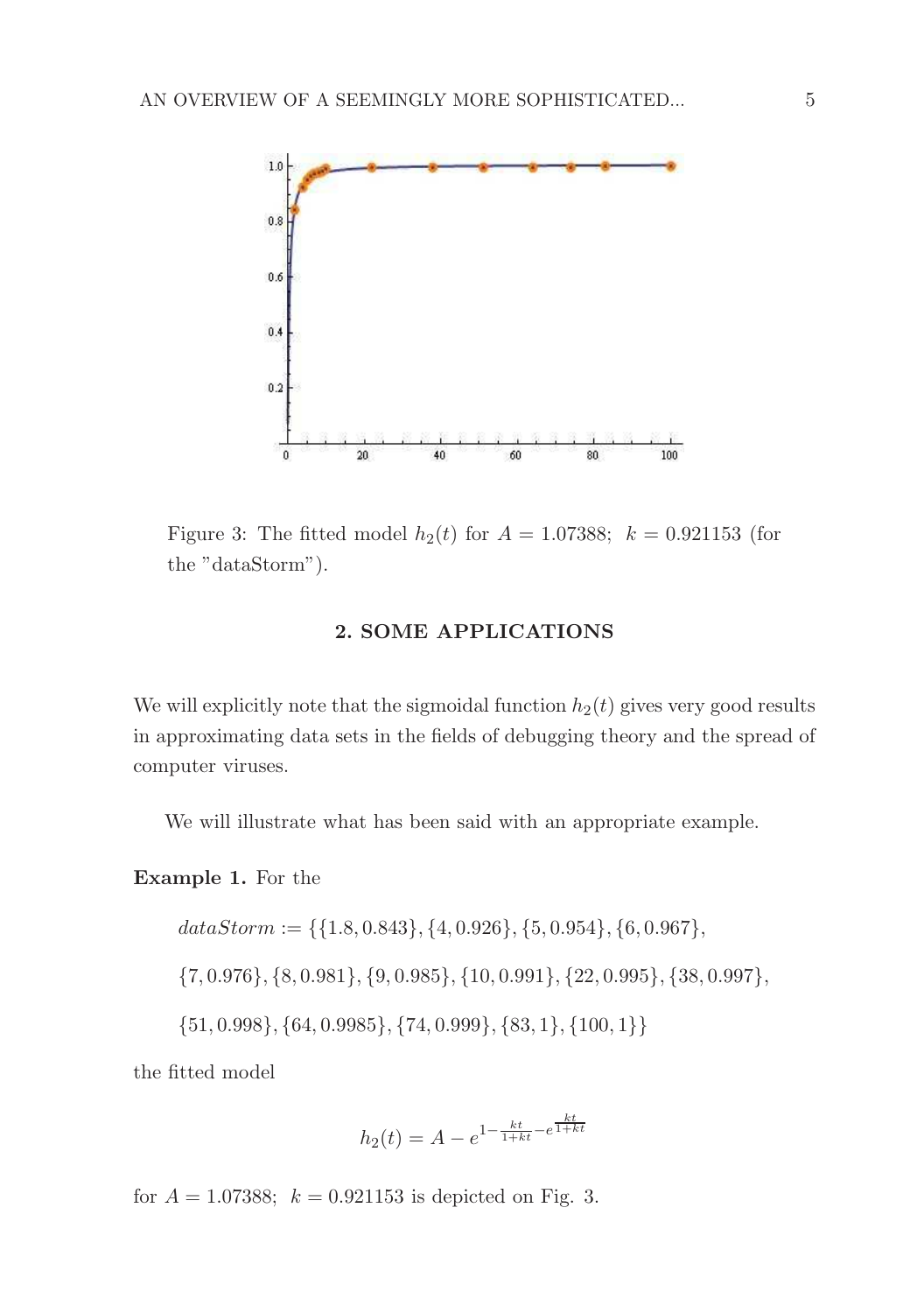

Figure 4: The fitted model  $h_2^*(t)$  for  $A = 1.1$ ;  $k = 17$ ;  $r = 0.1$  (for the "dataFailure").

# Example 2. For the

 $Data Failure := \{\{0.08, 0.04\}, \{0.084, 0.1\}, \{0.089, 0.2\}, \{0.093, 0.3\},\}$ 

{0.12, 0.35}, {0.13, 0.4}, {0.2, 0.85}, {0.23, 0.93}, {0.45, 1.01},

{0.47, 0.99}, {0.49, 1.02}, {0.53, 1.01}, {0.57, 0.983}, {0.76, 1.03},

{0.8, 0.996}, {0.83, 0.998}, {0.87, 1.02}, {0.92, 1}, {1, 1.023}};

the fitted model

$$
h_2^*(t) = A - e^{1 - \frac{k(t-r)}{1 + k(t-r)} - e^{\frac{k(t-r)}{1 + k(t-r)}}}
$$

for  $A = 1.1$ ;  $k = 17$ ;  $r = 0.1$  is depicted on Fig. 4.

The results are satisfactory. The presented approach can be used successfully in the analysis of grouped data.

#### Acknowledgment

The work of the first, third and fourth authors is supported by the Project FP21-FMI-002 "Intelligent Innovative ICT in Research in Mathematics, Informatics and Pedagogy of Education" of the Scientific Fund of the University of Plovdiv Paisii Hilendarski, Bulgaria.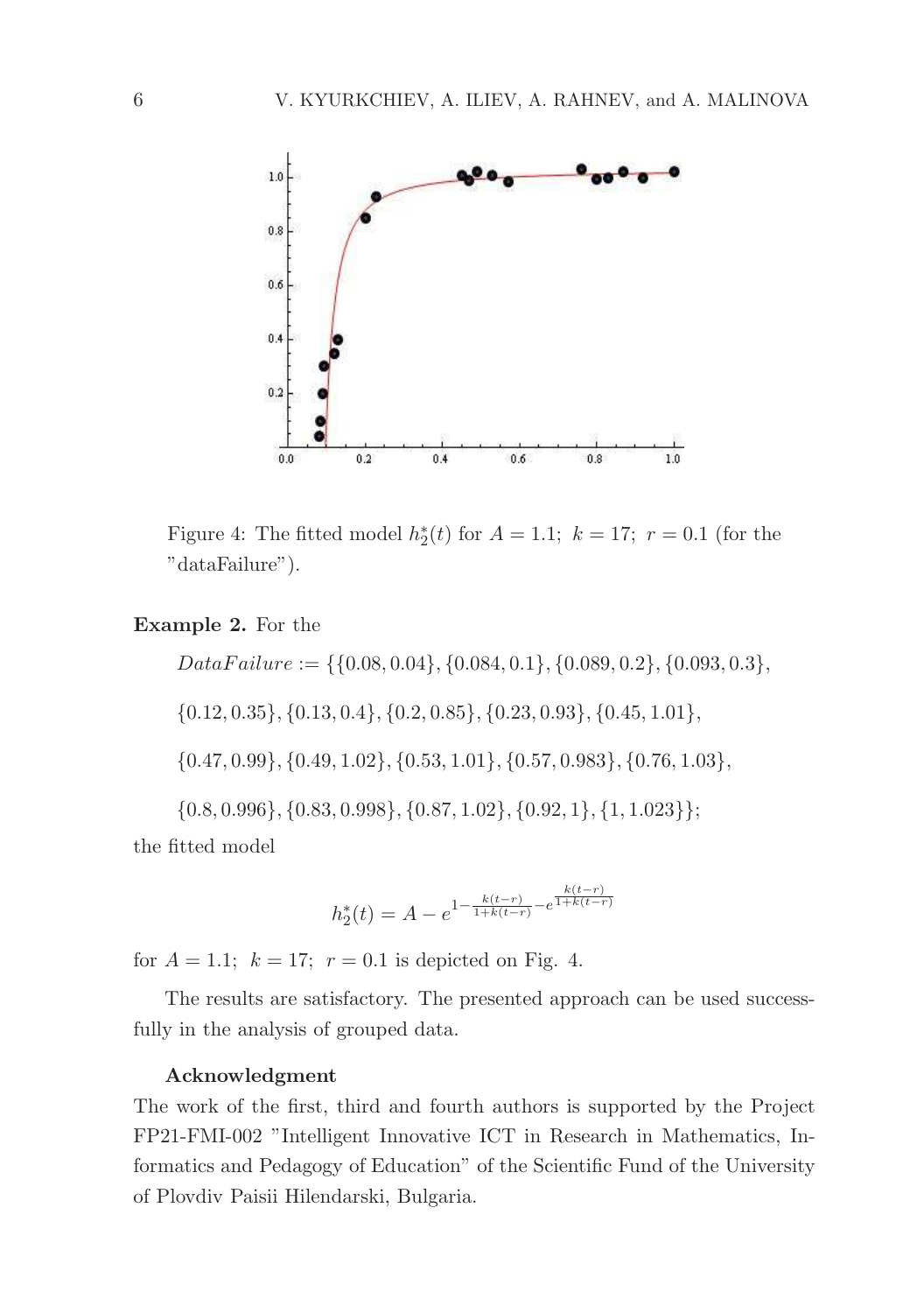The work of the second author has been accomplished with the financial support of the MES by the Grant for NCDSC part of the Bulgarian National Roadmap on RIs.

### REFERENCES

- [1] N. Kyurkchiev, A note on a hypothetical piecewise smooth sigmoidal growth function: reaction network analysis, applications, International Journal of Differential Equations and Applications, 21, No. 1 (2022), 1– 17.
- [2] V. Kyurkchiev, A. Iliev, A. Rahnev, N. Kyurkchiev, A look at the hypothetical piecewise smooth generalized sigmoidal growth function. Some applications. II, International Journal of Differential Equations and Applications, 21, No. 1 (2022), 19–32.
- [3] V. Kyurkchiev, A. Iliev, A. Rahnev, N. Kyurkchiev, Investigations on a Hypothetical Piecewise Smooth Log–logistic Growth Function. Some Applications. III, International Electronic Journal of Pure and Applied Mathematics, 16, No. 1 (2022), 1–12.
- [4] A. Iliev, N. Kyurkchiev, A. Rahnev, T. Terzieva, Some models in the theory of computer viruses propagation, LAP LAMBERT Academic Publishing (2019), ISBN: 978-620-0-00826-8.
- [5] N. Kyurkchiev, Selected Topics in Mathematical Modeling: Some New Trends (Dedicated to Academician Blagovest Sendov (1932-2020)), LAP LAMBERT Academic Publishing (2020), ISBN: 978-620-2-51403-3.
- [6] N. Kyurkchiev, Some intrinsic properties of adaptive functions to piecewise smooth data, Plovdiv, Plovdiv University Press (2021), ISBN: 978-619-202-670-7.
- [7] N. Pavlov, A. Iliev, A. Rahnev, N. Kyurkchiev, Some software reliability models: Approximation and modeling aspects, LAP LAMBERT Academic Publishing (2018), ISBN: 978-613-9-82805-0.